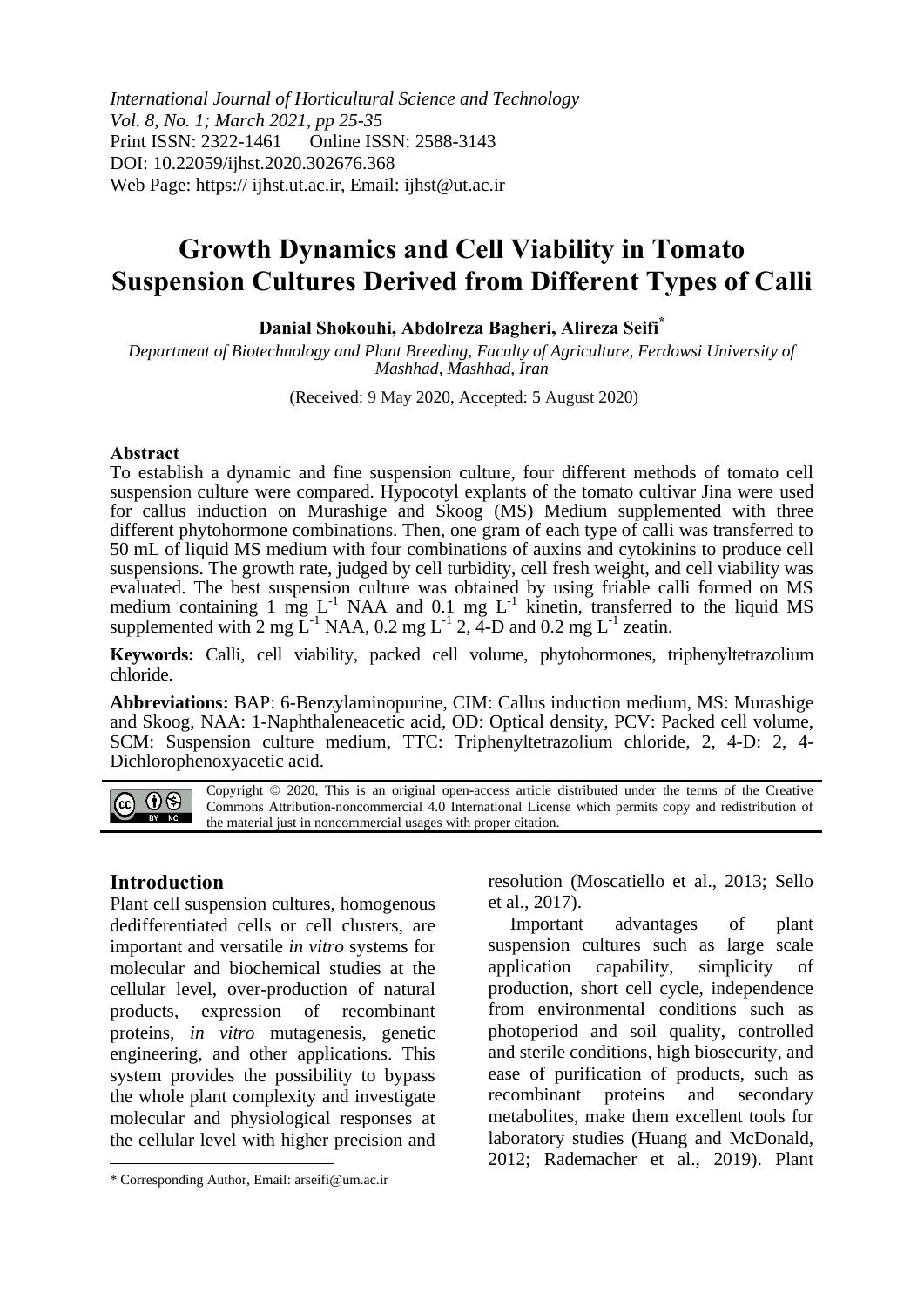suspension cultures are also used as chemical factories for production of secondary metabolites, recombinant proteins, and biosynthesis of nanoparticles (Fischer et al., 1999; Hellwig et al., 2004; Kieran et al., 1997; Osibe and Aoyagi, 2019). An interesting application of suspension cultures is to use them as a source for protoplast isolation for genome editing experiments. This is an emerging technique for producing transgene-free genome edited crops (Lin et al., 2018).

Since fast-growing and totipotent cell suspension cultures significantly increase the efficiency of subsequent applications such as transformation of CRISPR-Cas9 vectors and regeneration of genome-edited plants (Ondzighi-Assoume et al., 2019; Permyakova et al., 2019), it is necessary to optimize the suspension system for the plant species of interest. Plant suspension cultures are normally initiated by dropping a small piece of friable callus in a liquid plant growth medium, and shake it continuously till a fine suspension cell culture develops (Mustafa et al., 2011). The type of calli used for initiation, nutrient supply, and the type and concentration of phytohormones used for cell suspension establishment have significant impact on the growth dynamics and viability of the cell suspension. Therefore, to establish a fast-growing and fine suspension culture, the optimum conditions need to be determined.

Several different methods have been reported for initiation of suspension culture in tomato *(Solanum lycopersicum* L.) (Ishibashi et al., 2007; Kwon et al., 2003; Nover et al., 1982; Patil et al., 2003; Tewes et al., 1984). Although the methods are similar in terms of using combinations of an auxin (2, 4-D or NAA) and a cytokinin (kinetin or BAP) to develop cell cultures, different molar ratios of the phytohormones, different types of callus, and different varieties or even species of tomato were used in these studies. To establish a long-term tomato suspension culture in our laboratory for subsequent genome editing experiments, we compared four different reported methods for initiation and maintenance of suspension culture under the same conditions and on the same tomato cultivar. We monitored the growth rate, cell morphology, and viability in the different suspensions and introduced the best method.

# **Materials and Methods**

# *Seed germination*

Seeds of tomato, *Solanum lycopersicum* L. cultivar Jina (Ergon Seed, the Netherlands), were surface-sterilized by washing in 96% ethanol for 1 min, 2.5% (v/v) sodium hypochlorite for 5 min, and finally rinsing three times (5 min each) in sterile distilled water. The sterilized seeds were germinated on ½ MS medium (Murashige and Skoog, 1962), solidified with 0.8% (w/v) agar in glass jars at  $25 \pm 2$ °C under 16/8 (light/dark) photoperiod.

## *Callus induction from in vitro grown plant-explants*

Hypocotyl segments, about 5 mm in length, of 21-days old seedlings were used as explants for callus induction on semisolid MS media with three different combinations of phytohormones:  $10 \text{ mg } L^{-1}$ NAA callus induction medium 1 (CIM1) (Lin et al., 2018), 2.0 mg  $L^{-1}$  NAA and 0.5 mg  $L^{-1}$  BAP (CIM2) (Patil et al., 2003), and 1 mg  $L^{-1}$  NAA and 0.1 mg  $L^{-1}$  kinetin (CIM3) (Venkatachalam et al., 2000). The media were consisted of MS basal salts, 100 mg  $L^{-1}$  *myo*-inositol, 2 mg  $L^{-1}$  glycine, 0.5 mg  $L^{-1}$  pyridoxine-HCl, 0.5 mg  $L^{-1}$ nicotinic acid,  $0.1$  mg  $L^{-1}$  thiamine-HCl, 3% sucrose, and 0.8% (w/v) agar. The pH of the media was adjusted to 5.8, and after autoclaving 25 mL of the media were dispensed into each of sterile Petri dishes. Incubation conditions were the same as described for seed germination. After two weeks the explants were transferred to fresh media, and a week later callogenesis percentage, color, morphology and fresh weight of calli were recorded.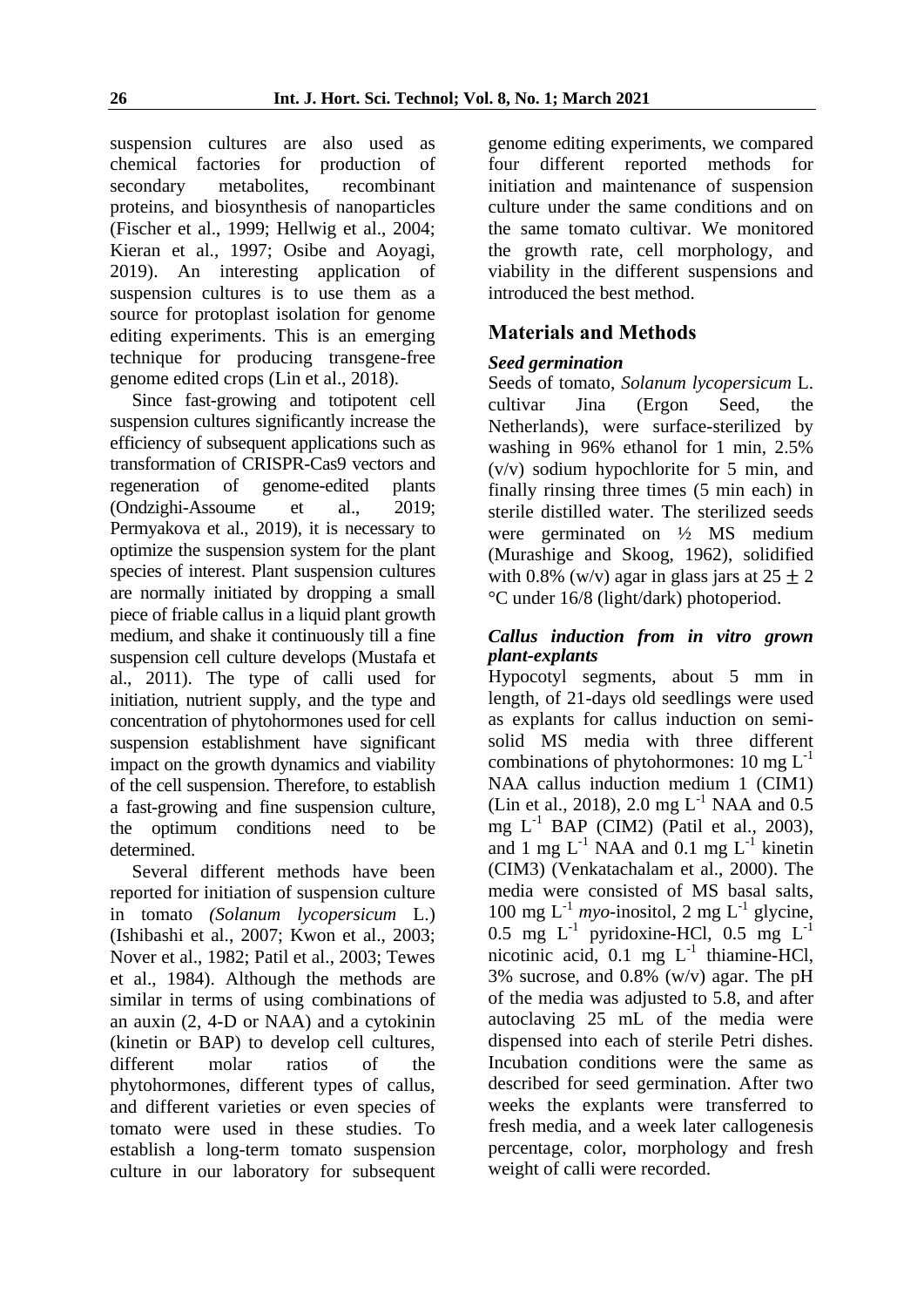# *Initiation of cell suspension cultures*

Fast-growing calli with green to creamy white colors were used for starting cell suspension cultures. Four different MS liquid media, containing four different combinations of phytohormones, were used for cell suspension culture initiation.

The calli formed on CIM1 were transferred to suspension culture medium 1 (SCM1) (Lin et al., 2018), those formed on CIM2 were transferred into liquid medium SCM2 and SCM3 (Patil et al., 2003), and those formed on CIM3 were incubated into liquid medium SCM4 (Ishibashi et al., 2007). The pH of all the media was adjusted to 5.8 before autoclaving. For each treatment one gram of calli was transferred to 50 mL of each liquid medium in 250 mL Erlenmeyer flasks. The flasks were incubated on a rotary shaker at 120 RPM under the similar conditions as that of seed germination.

One-week-old cultures were sieved through a nylon mesh  $(400 \mu m)$  pore size) to remove large cell clumps. Then 2 mL of packed cell volume (PCV) of fine-loose aggregates was diluted in 8 mL fresh medium and transferred to 40 mL fresh medium. This procedure was repeated every seven days.

#### *Growth dynamics of cell suspension cultures*

In order to compare the growth dynamics of cell suspension cultures, PCV, fresh weight, optical density (OD), and cell numbers of cultures were measured during seven days after sub-culturing from 4-month-old cultures. For all the measurements two replicates were considered. To measure PCV, 10 mL of each sample was transferred to 15-mL tubes and centrifuged at 200 g for 5 min. Then the volume of packed cells was measured as the percentage of total volume (10 mL) (Robledo-Paz et al., 2006).

To measure fresh weight of the suspensions, one mL of each culture was transferred to pre-weighed 1.5 mL tubes and centrifuged at 200 g for 5 min. After discarding the supernatant completely, the tubes were weighed again to deduce fresh weight of the cells (Moscatiello et al.,

2013). To measure OD of the cultures, 1 mL aliquots were taken from well-shaked cultures and the OD was measured using spectrophotometer (UV-2100 UV/VIS) at 578 nm wavelength. The number of cells in cultures was counted using a Neubauer hemocytometer. In brief, the chamber was filled by 10 μL of each suspension culture diluted in distilled water (1:1 ratio) and the number of cells was counted under a light microscope.

## *Determination of cells viability by TTC assay*

Number of live cells in different cultures was measured at days 1, 4 and 7 after subculturing from a 4-month-old culture according to standard methods, by using Triphenyltetrazolium chloride (TTC). One mL of each sample was centrifuged for 1 min at 9500 g, and the cells were washed twice by 50 mM phosphate buffer, pH 7.5. TTC (Cat#34072, BDH Chemicals Ltd, UK) was dissolved in the same buffer to a final concentration of 2.5 mM, and 1 mL of TTC solution was added to the cells. Samples were incubated for 18 h at 25℃ in the dark without shaking. After the incubation the samples were centrifuged for one min at 9500 g, and the pelleted cells were washed with distilled water. The cell viability was measured by two different methods. The number of cells showing the red color was counted using hemocytometer (Robledo-Paz et al., 2006), and also the amount of red color was measured by spectrophotometer (Castro-Concha et al., 2006; Towill and Mazur, 1975). The red formazan salt (which is produced by biologically active cells) was extracted by 1.5 mL of 50% methanol containing 1% sodium dodecyl sulfate (SDS), at 60 **°**C for 30 min. The reactions were centrifuged at 1875 g for 5 min and the supernatant was collected. Absorbance of the extracts was measured at 485 nm by using the spectrophotometer.

#### *Statistical analyses*

All the experiments and measurements were done in two replicates, except callus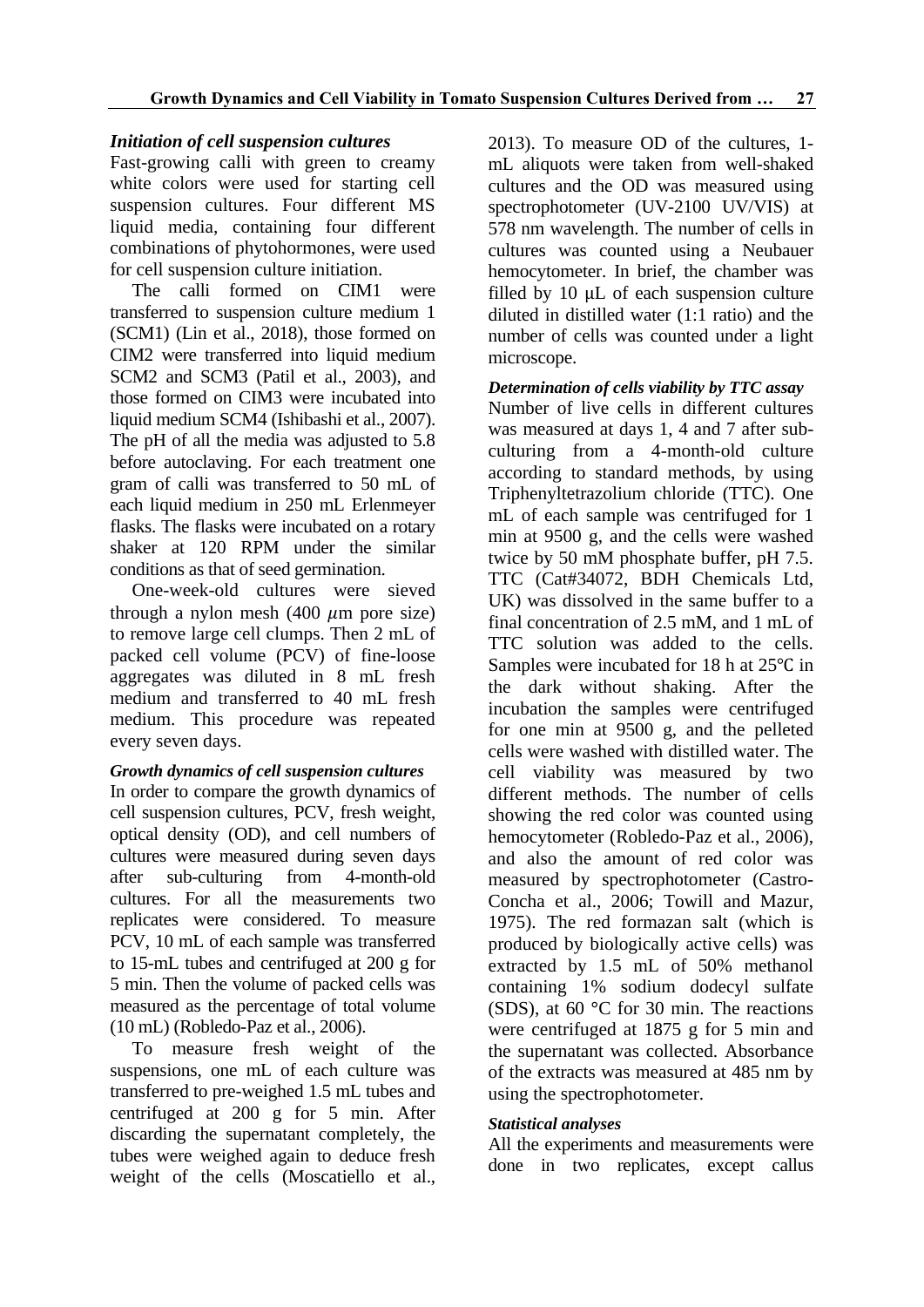induction experiment, which was performed in five replications. Data were subjected to analysis of variance (ANOVA), and comparison of means was carried out by Tukey HSD test at 5% significance level using R package. The graphs were drawn by using Microsoft Excel software.

#### **Results**

To set up an optimized cell suspension culture in tomato, we compared different available protocols on tomato cultivar Jina. To have a comprehensive comparison, we measured different traits of callus and suspension cultures, including callus morphology and size, callus induction rate, and number of the cells, turbidity, and viability in the suspension cultures.

#### *Callus induction rate, callus morphology and size*

The rate of callus induction, which was measured as the percentage of explants that formed callus, was different on the tested media (F  $_{2,12}$  = 179, P-value = 1.16e-09). The lowest rate was measured on CIM2 with 61.4% compared with 85.3% and 89.5% callus formation rate on CIM1 and CIM3, respectively (Fig. 1A). We also measured root formation rate, which was different on various media (F  $_{2,12} = 669.4$ , P-value  $= 4.91e-13$ ). While no roots were observed on CIM1, 38.6% and 10.5% of calli on CIM2 and CIM3, respectively, produced roots (Fig. 1A).

The size of the calli, judged by the mean of the fresh weight of the calli on each medium, was also different (F  $_{2,12}$  = 758.5, P-value  $= 2.34e-13$ ). Calli on CIM1 were very small with an average fresh weight of 204 mg, while the calli on CIM3 were larger with average fresh weight of 433 mg (Fig. 1B).

The morphology of the calli on different callus induction media was different. The calli on CIM1 were jelly and transparent without any roots or other organs, while calli formed on CIM2 and CIM3 were green or light yellow, fast growing and friable (Fig. 2).

#### *Growth dynamics in cell suspensions cultures*

From the three types of calli, cell suspension cultures were started on four different liquid media (Table 1).



**Fig. 1. Effects of different media on callus induction rate and callus characteristics. A. Percentage of callus induction and percentage of rhizogenic calli formed on three callus induction media CIM1, CIM2, and CIM3. B. Callus fresh weight on the three media.**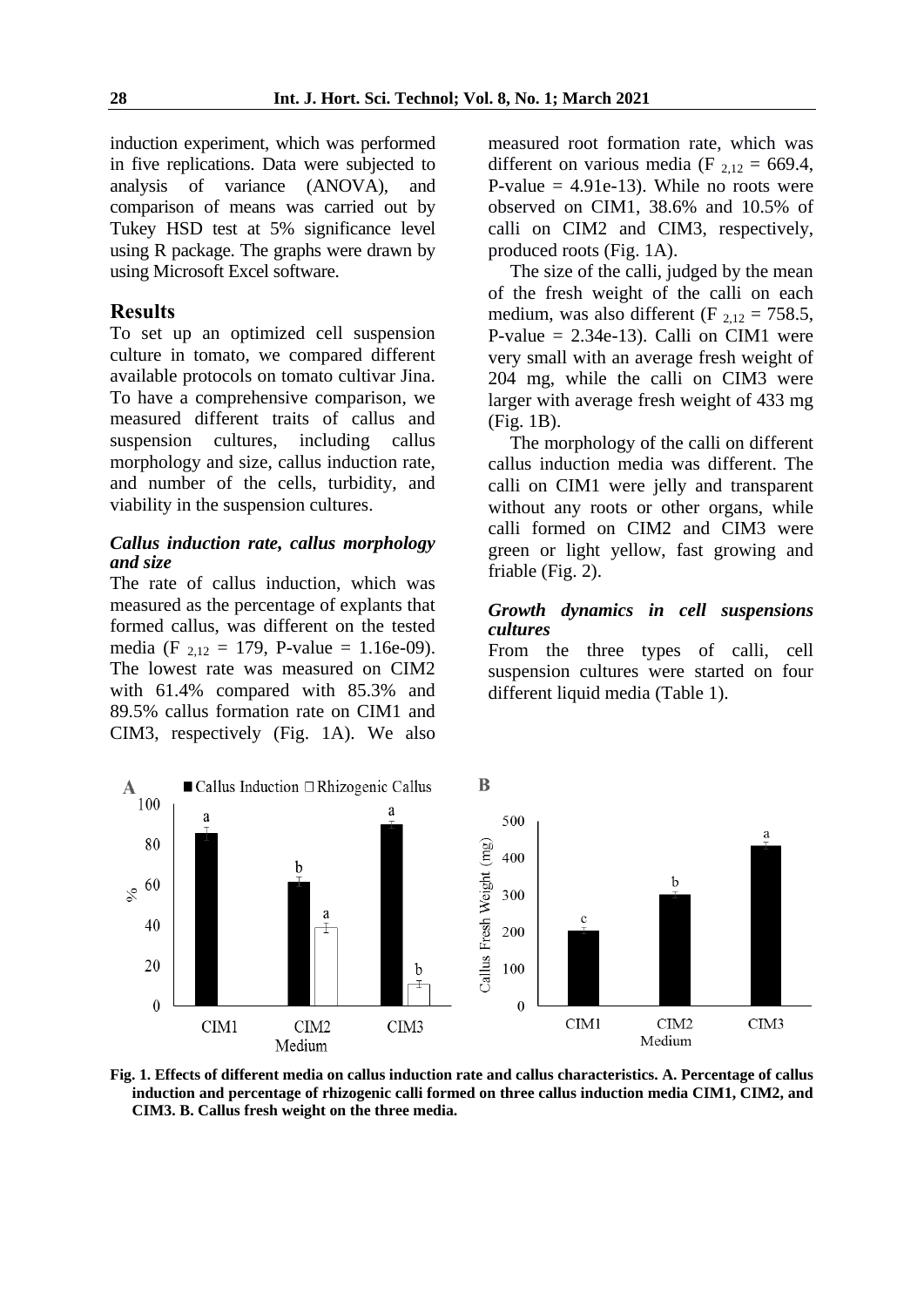

**Fig. 2. Morphology of calli formed on three callus induction media. While jelly and transparent calli were formed on CIM1 (A and B), the calli formed on CIM3 were light green/yellow friable (C and D). The Calli on CIM2 were similar to the ones formed on CIM3 in color but they produced more roots (E and F).** 

|  |  |  |  | Table 1. MS medium with different phytohomrones used in this study for different purposes. |
|--|--|--|--|--------------------------------------------------------------------------------------------|
|--|--|--|--|--------------------------------------------------------------------------------------------|

| <b>Purpose</b>        | <b>Medium</b>                                                                        | <b>Phytohormones</b>                                                                                                                                                                                                                                                                                                                                                                    | <b>Reference</b>                                                                                                               |
|-----------------------|--------------------------------------------------------------------------------------|-----------------------------------------------------------------------------------------------------------------------------------------------------------------------------------------------------------------------------------------------------------------------------------------------------------------------------------------------------------------------------------------|--------------------------------------------------------------------------------------------------------------------------------|
| Callus<br>induction   | CIM1<br>CIM2                                                                         | 10 mg L <sup>-1</sup> NAA (Sigma, N0640, CAS# 86-87-3)<br>2 mg $L^{-1}$ NAA + 0.5 mg $L^{-1}$ BAP (Sigma, B3408,<br>CAS# 1214-39-7)                                                                                                                                                                                                                                                     | (Lin et al., 2018)<br>(Patil et al., 2003)                                                                                     |
| Suspension<br>culture | CIM <sub>3</sub><br>SCM <sub>1</sub><br>SCM <sub>2</sub><br>SCM <sub>3</sub><br>SCM4 | 1 mg $L^{-1}$ NAA + 0.1 mg $L^{-1}$ kinetin (Sigma, K0753,<br>$CAS# 525-79-1$<br>1 mg L <sup>-1</sup> 2, 4-D (Sigma, D6679, CAS # 7084-86-8)<br>2 mg L <sup>-1</sup> 2, 4-D + 0.25 mg L <sup>-1</sup> kinetin<br>2 mg $L^{-1}$ NAA + 0.5 mg $L^{-1}$ BAP<br>2 mg L <sup>-1</sup> NAA + 0.2 mg L <sup>-1</sup> 2, 4-D + 0.2 mg L <sup>-1</sup><br>Zeatin (Sigma, Z0164, CAS# 13114-27-7) | (Venkatachalam et al., 2000)<br>(Lin et al., 2018)<br>(Patil et al., 2003)<br>(Patil et al., 2003)<br>(Ishibashi et al., 2007) |

The growth dynamics of the suspension culture was measured in a 7-day time course after sub-culturing based on fresh weight of cells, absorbance at 578 nm (OD578), number of cells, and PCV.

A similar trend was observed in all the measured traits in all the media. There was a lag phase till day 4 and then the exponential phase started. SCM4 showed the highest values for all the measured factors (Fig. 3A-D), suggesting that the growth rate in this medium was higher compared to the other media.

Since the trend in the different traits was very similar, we calculated the correlation between the traits. We observed a high correlation between the different measured traits (r>0.97).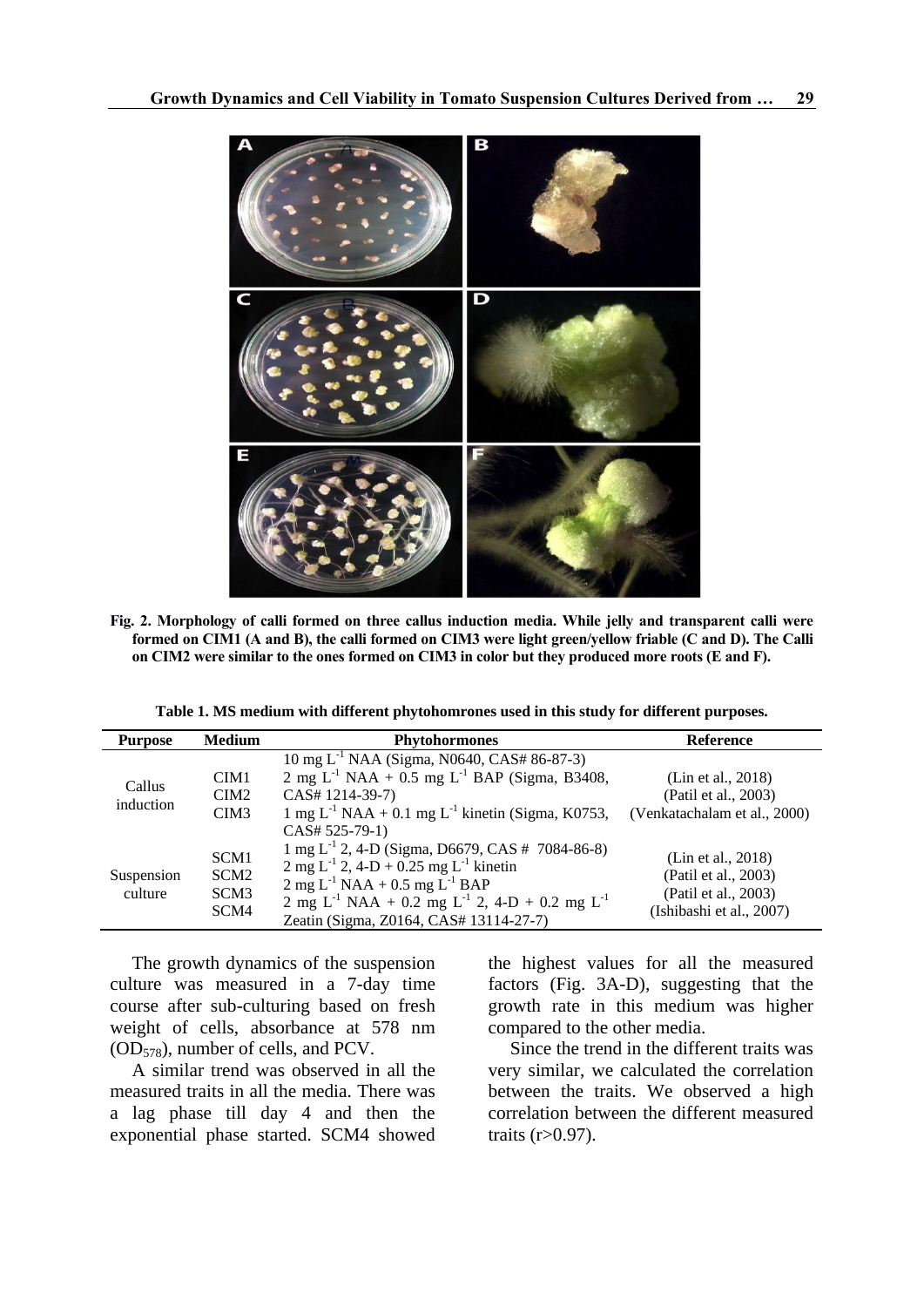

**Fig. 3. Growth dynamics of the four different suspension cultures. The cell fresh weight (A), PCV (B), cell number (C), and OD<sup>578</sup> (D) of 4-month-old suspension cultures were measured from day 1 to 7 after sub-culturing. For all the measured factors SCM4 showed the highest values.**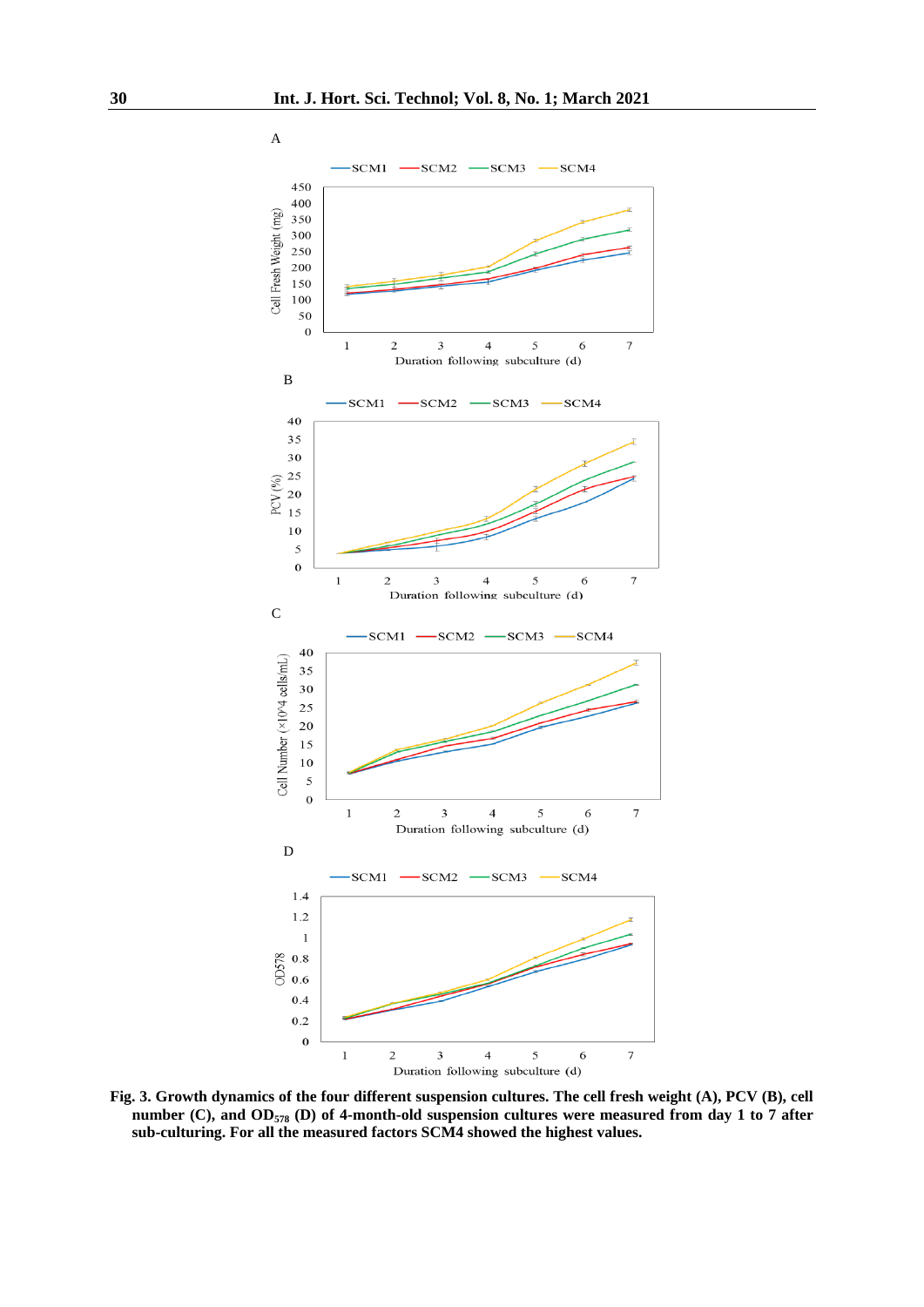#### *Morphology and viability of the cells in suspension cultures*

Plant cell suspension cultures are normally a composition of single cells, cluster of cells, and thread-like structures. The ideal suspension culture is the one with mostly clusters of 5-10 active and fast dividing cells with less vacuolated and long cells (Mustafa et al., 2011; Williams et al., 1988). We compared the cell composition in different media under the microscope to compare the morphology of the cells, and performed the TTC test to compare the viability of the cells in different media.

The cell suspensions in SCM1 and SCM2 were similar in shape and viability. There were usually large single ovalshaped cells (Fig. 4A and C) with no clusters or threads of small cells. The viability test, judged by the lack of red color in TTC assay, revealed that most of these cells are not biologically active (Fig. 4B and D). Although the large single cells were also observed in SCM3 and SCM4, clusters and threads of single small cells were more frequent in those media (Fig. 4E and G). Most of the small cells showed the red color after TTC assay, suggesting that they are very active cells (Fig. 4F and H). In particular the number of cell clusters in SCM4 was higher than that in SCM3.



**Fig. 4. Cells morphology and viability in different suspension media. The suspension in SCM1 and SCM2 mostly consisted of single vacuolated cells (A and C), with low viability (B and D). Cells in SCM3 and SCM4 were smaller in size and formed aggregates of 5- 10 cells (E and G) and were mostly biologically active (F and H). The viability is judged by the density of red color after TTC assay.**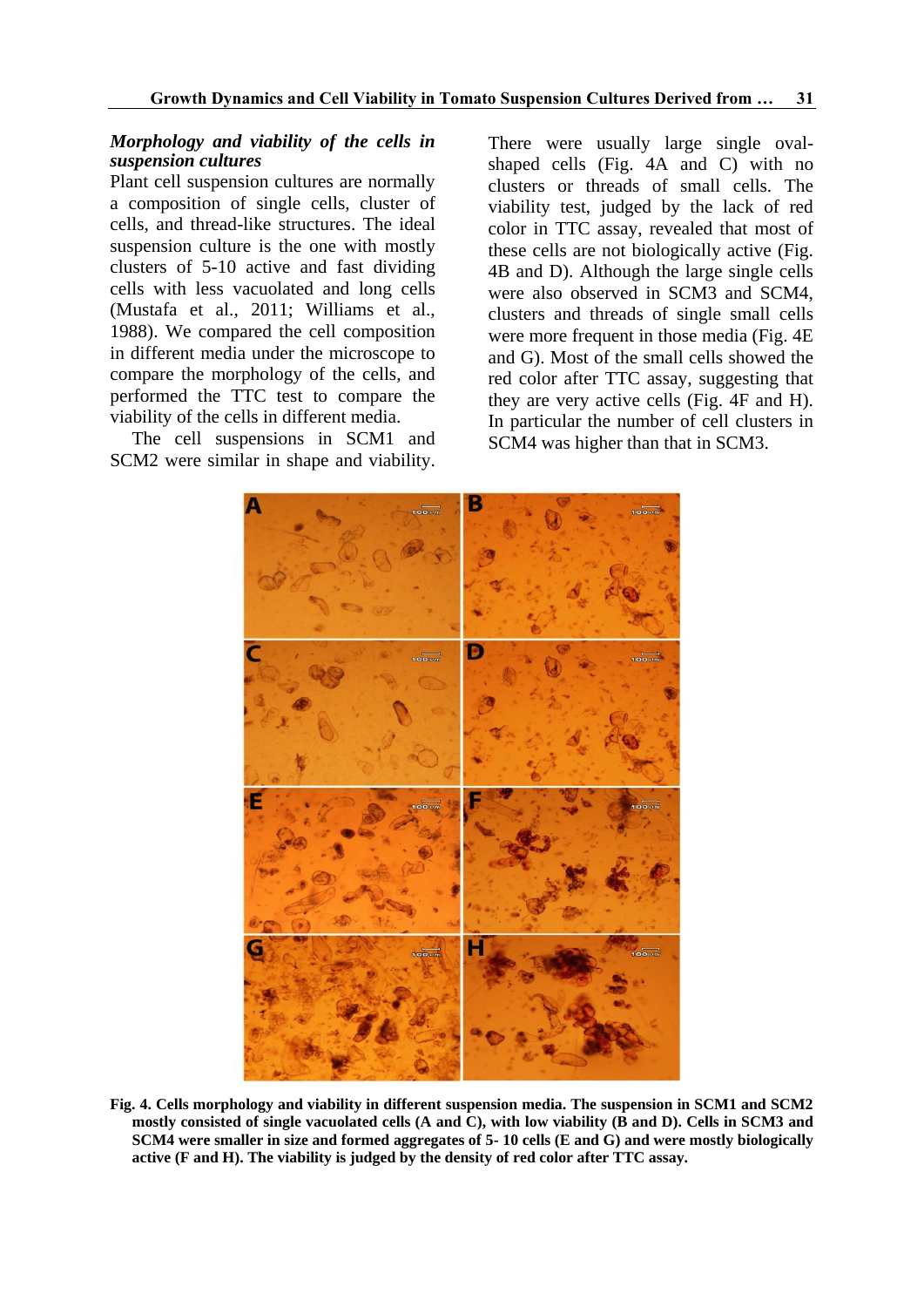TTC is reduced by living cells to Formazan, an insoluble red precipitates, because of mitochondrial activity. The cells viability is quantified either by counting red cells under microscope (Robledo-Paz et al., 2006) or by measuring optical density of the TTC reaction in 485 nm (Castro-Concha et al., 2006; Towill and Mazur, 1975). Here we measured the cell viability in different media at 1, 4, and 7 days after sub-culturing by using the both

methods. The results obtained from the two methods were very consistent  $(r\geq 0.86)$ ; showing that in all the media the viability of the cells increases till day 4 and then it decreases (Fig. 5A and B). However, the decrease in SCM3 and SCM4 was much slower than in the other two media. The OD in medium E decreased by 49.4% from day 4 to day 7; however this decrease was only 2.3% in SCM4.



**Fig. 5. Quantification of viability of the cell suspension cultures. During 1, 4, and 7 days after subculturing, the number of live cells (showing red color) was counted (A), and also the OD<sup>485</sup> of the red color extracted from the suspension cultures was measured at 485 nm (B). The cell viability drops sharply in SCM1 and SCM2 at 4 days after sub-culturing.**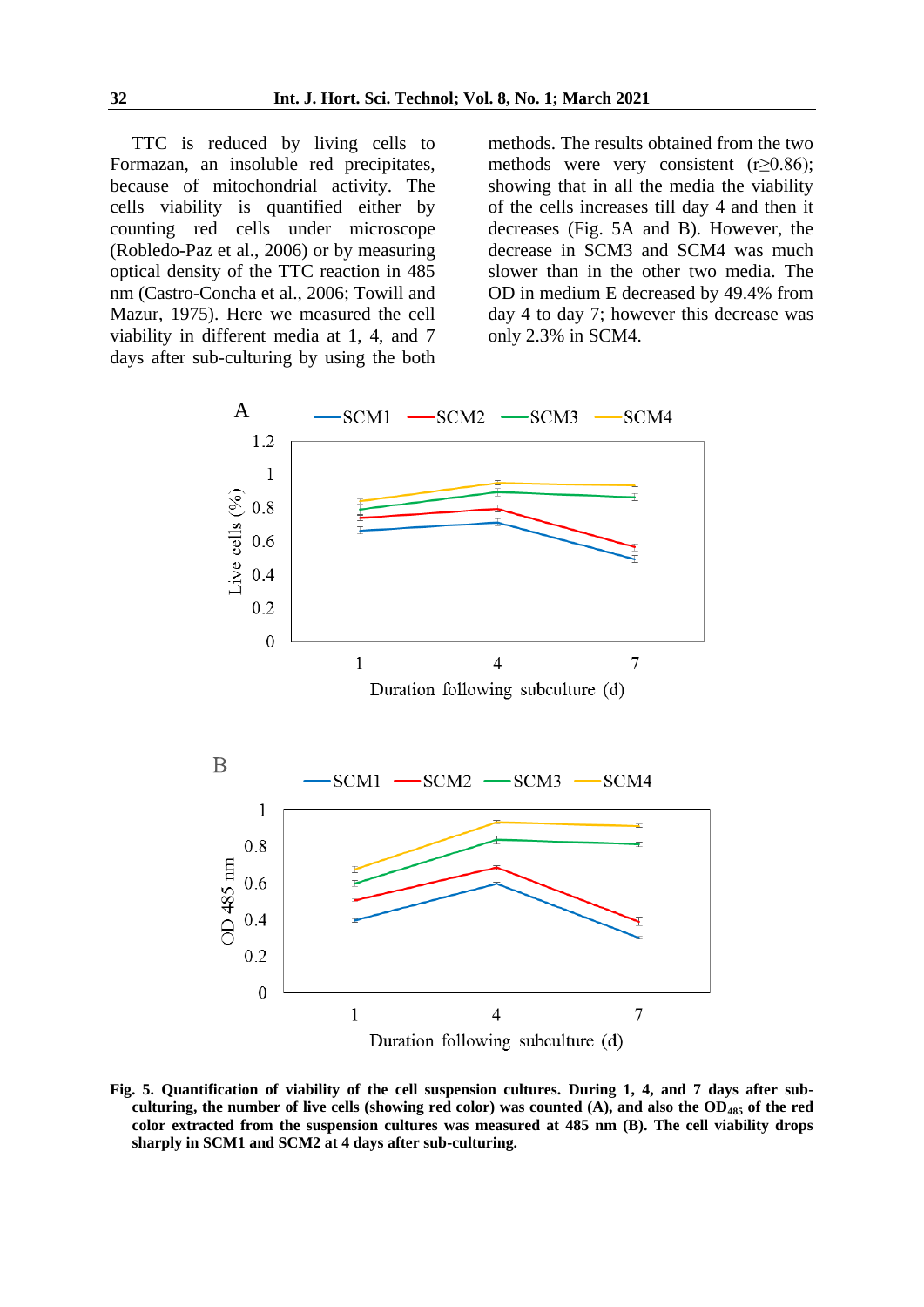# **Discussion**

Suspension culture systems are promising tools to develop transgene-free genomeedited plants, and therefore developing fine fast-growing suspension cultures, with high plant regeneration rate, in crops like tomato will facilitate fast expanding genome editing methods in this valuable crop. Here we compared different suspension culture methods in tomato.

We used three established protocols for callus induction from hypocotyl explants of tomato. In the presence of high concentration of NAA  $(10 \text{ mg } L^{-1})$ , small, jelly, and transparent calli were formed (Fig. 2A and B) as expected (Lin et al., 2018). Lower concentration of NAA (1 mg  $L^{-1}$ ), along with kinetin (0.1 mg  $L^{-1}$ ), resulted in expected light yellow to green calli (Fig. 2C and D) (Ishibashi et al., 2007). The yellow-green colour of the calli can be explained by the protective role of cytokinins, specially kinetin, in minimizing breakdown of chlorophylls and carotenoids (Khokhar and Mukherjee, 2011).

Using NAA with BAP or kinetin also induced rhizogenic calli (Fig. 2E and F). This combination was used for wild tomato species, *S. chilense*, for callus induction (Patil et al., 2003), and that could be a reason for the different response we report here. The response of different cultivars of one plant species to phytohormones, especially auxins and cytokinins, is different (Jehan and Hassanein, 2013; Wayase and Shitole, 2014).

The liquid media containing NAA as the auxin source resulted in fine and viable suspension cultures. In particular SCM4 was superior to other media in terms of cell growth rate, cell morphology, and cell viability. The growth rate and viability of the suspension cultures in the presence of high concentrations of 2, 4-D (1 or 2 mg L<sup>-</sup>  $\frac{1}{1}$ ), were lower than that in the presence of NAA (Fig. 3, 4 and 5). This is probably due to the toxicity effect of 2, 4-D compared to NAA, especially when it is used in suspension culture in direct contact

with plant cells (Nover et al., 1982; Tewes et al., 1984). Positive effects of high concentrations of 2, 4-D in inducing fine and fast-growing suspension cultures in *S. lycopersicum* cv. Micro-Tom is reported (Lin et al., 2018), which again shows the genotype-dependent response to phytohormones in tomato.

We analysed the growth dynamics of the suspension cultures by counting the cells, measuring PCV, fresh weight of the cells per mL, and OD of the suspension culture, which are the most reported parameters to evaluate the viability and growth rate of cell suspensions (Neumann et al., 2009). The growth curve was similar to the curves reported for suspension culture in tomato (Li, 2011; Nover et al., 1982; Patil et al., 2003; Tewes et al., 1984) and other plant species including *Arabidopsis thaliana* (Sello et al., 2017), rice (Toriyama and Hinata, 1985), ginger (Tan et al., 2016), and tobacco (Robledo-Paz et al., 2006).

Our results showed that the results of the different methods of measuring the cell suspension culture dynamics in tomato were very consistent with high correlation (r>0.97). This is in agreement with previous reports (Tewes et al., 1984). Therefore, we suggest using  $OD_{578}$  as the reliable and fast method for monitoring cell growth dynamics in tomato suspension cultures.

Metabolic activity of cells such as reduction of tetrazolium salts to Formazan, and physical attributes of cells such as cytoplasmic streaming and integrity of membrane are used for cell viability assessment in suspension cultures (Castro-Concha et al., 2006; Coder, 2001; Strober, 2015). The TTC assay revealed that the frequency of biologically active cells in those media containing 2, 4-D was low. The morphology of the cell was also different. The cells in SCM1 and SCM2 media were often large, vacuolated, and there were rare cell clusters (Fig. 4A and C; Fig. 5A and B). In contrast, SCM3 and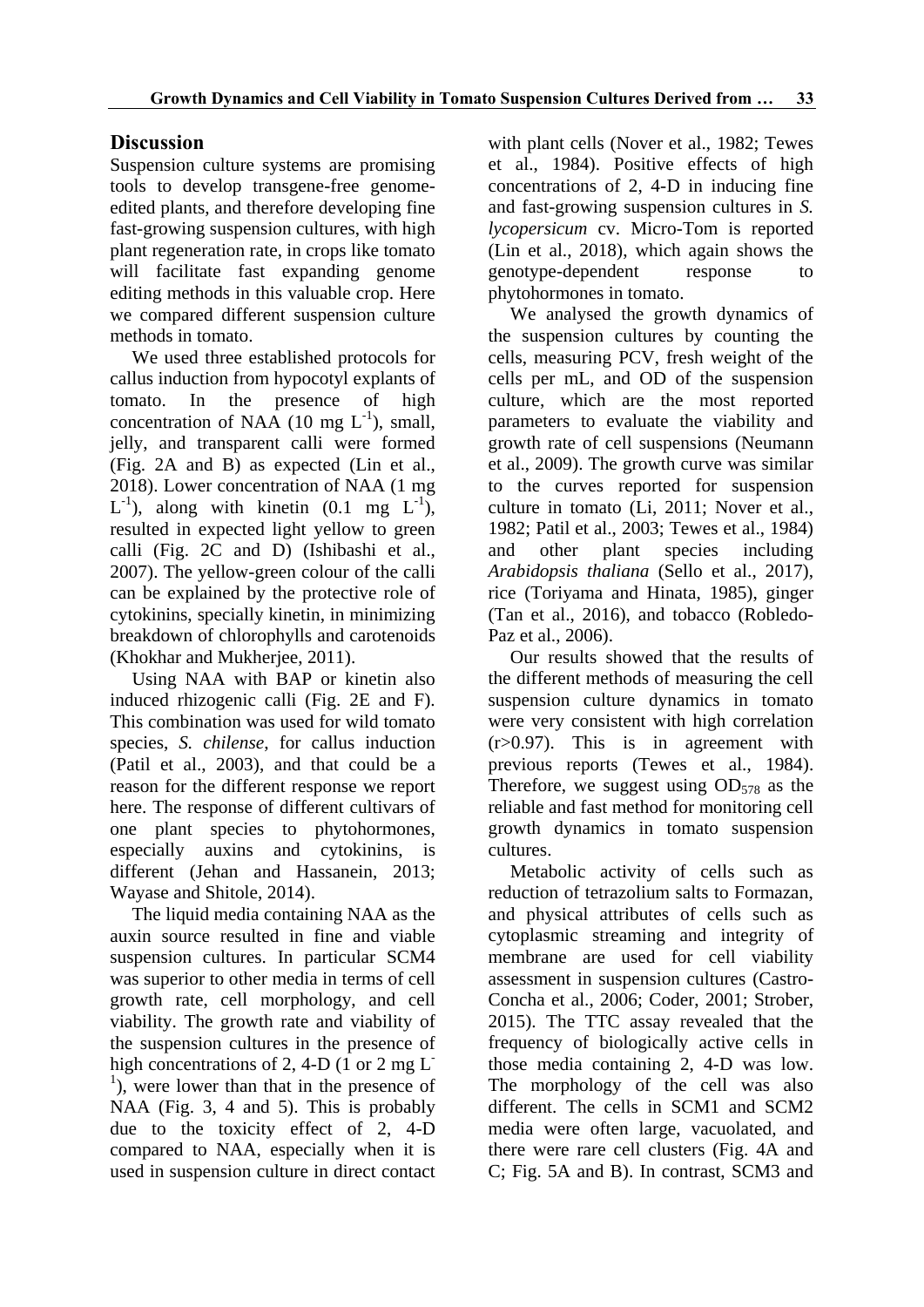SCM4 were mostly composed of cell clusters of biologically active small cells (Fig. 4E and F; Fig. 5A and B). The viability test by measuring OD<sup>485</sup> or counting the red cells resulted in similar results with high correlation  $(r>0.85)$ , therefore we suggest measuring the OD<sub>485</sub> as the easier method for comparing viability in tomato suspension cultures.

In conclusion, in our experimental conditions, the method reported by Ishibashi and co-workers (Ishibashi et al., 2007) was the best method for suspension culture establishment and maintenance. Factorial experiments aiming to test combinations of different types of calli in different suspension media will help to further optimize tomato suspension culture. Comparison of the regeneration rate of protoplasts isolated from SCM3 and SCM4 suspension cultures is the necessary step to evaluate the efficacy and feasibility of using these cultures for genome editing purposes.

#### **Acknowledgements**

This study was supported by research grant number 95839705 Iran National Science Foundation.

#### **Conflict of interest**

The authors indicate no conflict of interest for this work.

#### **References**

- 1. Castro-Concha L.A, Escobedo R.M, De Miranda-Ham M.L. 2006. Measurement of cell viability in *in vitro* cultures. In: Plant Cell Culture Protocols, Springer, 71-76.
- 2. Coder D.M. 2001. Assessment of cell viability. Current Protocols in Cytometry 15, 2-9.
- 3. Fischer R, Emans N, Schuster F, Hellwig S, Drossard J. 1999. Towards molecular farming in the future: using plant‐cell‐suspension cultures as bioreactors. Biotechnology and Applied Biochemistry 30, 109-112.
- 4. Hellwig S, Drossard J, Twyman R.M, Fischer R. 2004. Plant cell cultures for the production of recombinant proteins. Nature Biotechnology 22, 1415-1422.
- 5. Huang T.K, McDonald K.A. 2012. Bioreactor systems for *in vitro* production of foreign proteins using plant cell cultures. Biotechnology Advances 30, 398-409.
- 6. Ishibashi K, Masuda K, Naito S, Meshi T, Ishikawa M. 2007. An inhibitor of viral RNA replication is encoded by a plant resistance gene. Proceedings of the National Academy of Sciences 104, 13833-13838.
- 7. Jehan S, Hassanein A.M. 2013. Hormonal requirements trigger different organogenic pathways on tomato nodal explants. American Journal of Plant Sciences 4, 2118-2125.
- 8. Khokhar M, Mukherjee D. 2011. Role of kinetin and a morphactin in leaf disc senescence of *Raphanus sativus* L. under low light. Physiology and Molecular Biology of Plants 17, 247.
- 9. Kieran P.M, MacLoughlin P.F, Malone D.M. 1997. Plant cell suspension cultures: some engineering considerations. Journal of Biotechnology 59, 39-52.
- 10. Kwon T.H, Kim Y.S, Lee J.H, Yang M.S. 2003. Production and secretion of biologically active human granulocyte-macrophage colony stimulating factor in transgenic tomato suspension cultures. Biotechnology Letters 25, 1571-1574.
- 11. Li X. 2011. Histostaining for tissue expression pattern of promoter-driven GUS activity in Arabidopsis. Bio-Protocol Bio 101, 93.
- 12. Lin C, Hsu C, Yang L, Lee L, Fu J, Cheng Q, Wu F, Hsiao H.C, Zhang Y, Zhang R. 2018. Application of protoplast technology to CRISPR/Cas9 mutagenesis: from single‐cell mutation detection to mutant plant regeneration. Plant Biotechnology Journal 16, 1295-1310.
- 13. Moscatiello R, Baldan B, Navazio L. 2013. Plant cell suspension cultures. Methods Mol Biol 953, 77-93. https://doi.org/10.1007/978-1- 62703-152-3-5.
- 14. Murashige T, Skoog F. 1962. A revised medium for rapid growth and bio assays with tobacco tissue cultures. Physiologia Plantarum 15, 473- 497.
- 15. Mustafa N.R, De Winter W, Van Iren F, Verpoorte R. 2011. Initiation, growth and cryopreservation of plant cell suspension cultures. Nature Protocols 6, 715.
- 16. Neumann K.H, Kumar A, Imani J. 2009. Plant cell and tissue culture-A tool in Biotechnology: Basics and Application. Springer.
- 17. Nover L, Kranz E, Scharf K.D. 1982. Growth cycle of suspension cultures of *Lycopersicon*